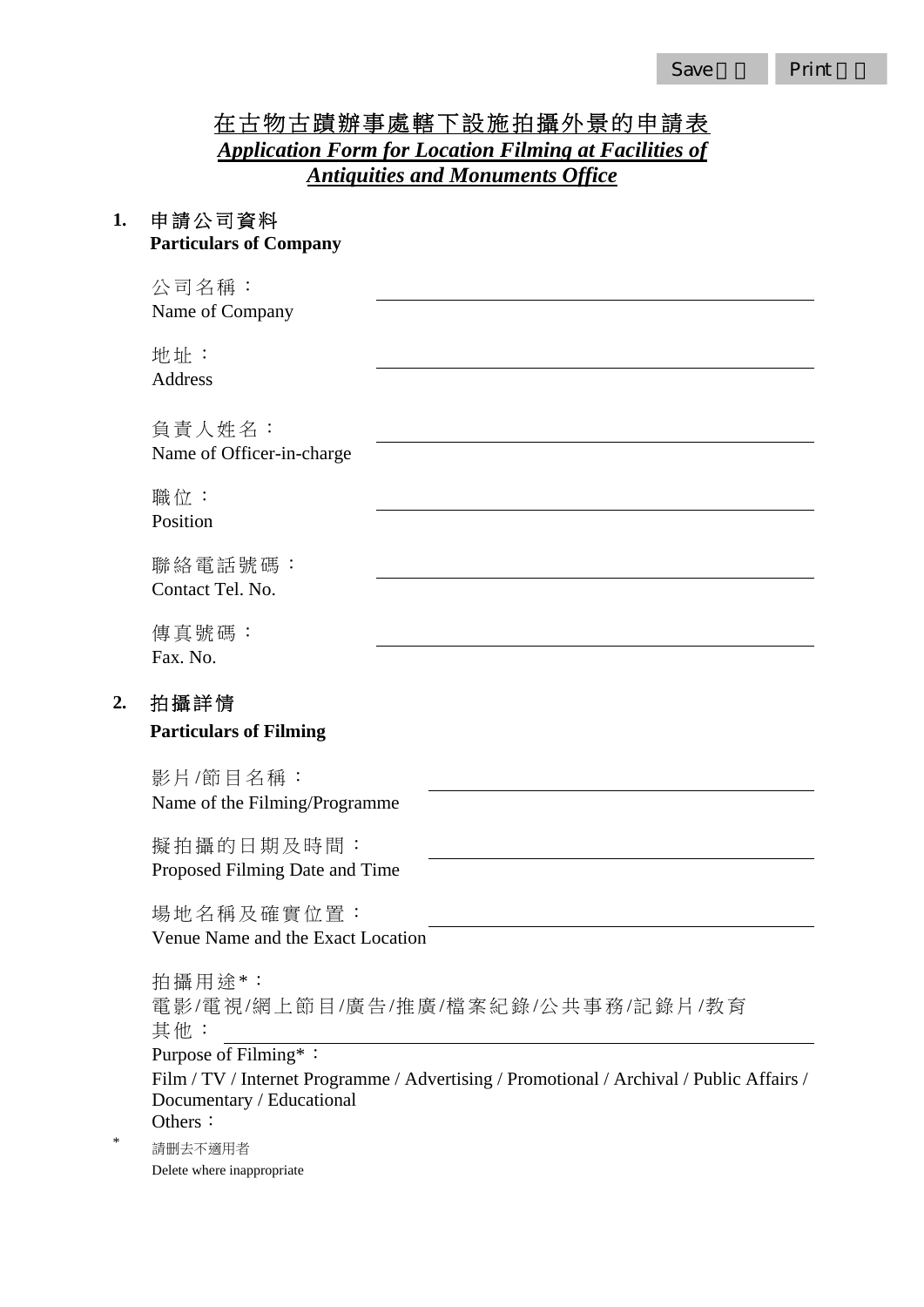| 拍攝程序:             | 抵達時間:                      |  |
|-------------------|----------------------------|--|
| Filming Schedule: | Arrival time               |  |
|                   | 設置佈景時間:<br>Setting up time |  |
|                   |                            |  |
|                   | 拍攝時間:                      |  |
|                   | Shooting time              |  |
|                   | 拆卸佈景時間:                    |  |
|                   | Packing time               |  |
|                   | 離開時間:                      |  |
|                   | Departure time             |  |
|                   |                            |  |
| 取景片段及活動的簡要說明:     |                            |  |

Brief Description of the Scene & Activities:

(請將拍攝片段的詳盡的劇本 /情節一併附上) (Full scripts / storyboard of the scenes being shot should be attached)

| 播映程序:                                  | 日期:                  |  |
|----------------------------------------|----------------------|--|
| <b>Broadcasting Schedule: Date</b>     |                      |  |
|                                        | 時間:<br>Time          |  |
|                                        | 頻道/網址:               |  |
|                                        | Channel /<br>Website |  |
| 導演及男女演員名單:                             |                      |  |
| List of Director, Actors and Actresses |                      |  |
|                                        |                      |  |
| 拍攝隊人數:                                 |                      |  |
| Size of Filming Crew                   |                      |  |

器材詳情: Equipment List